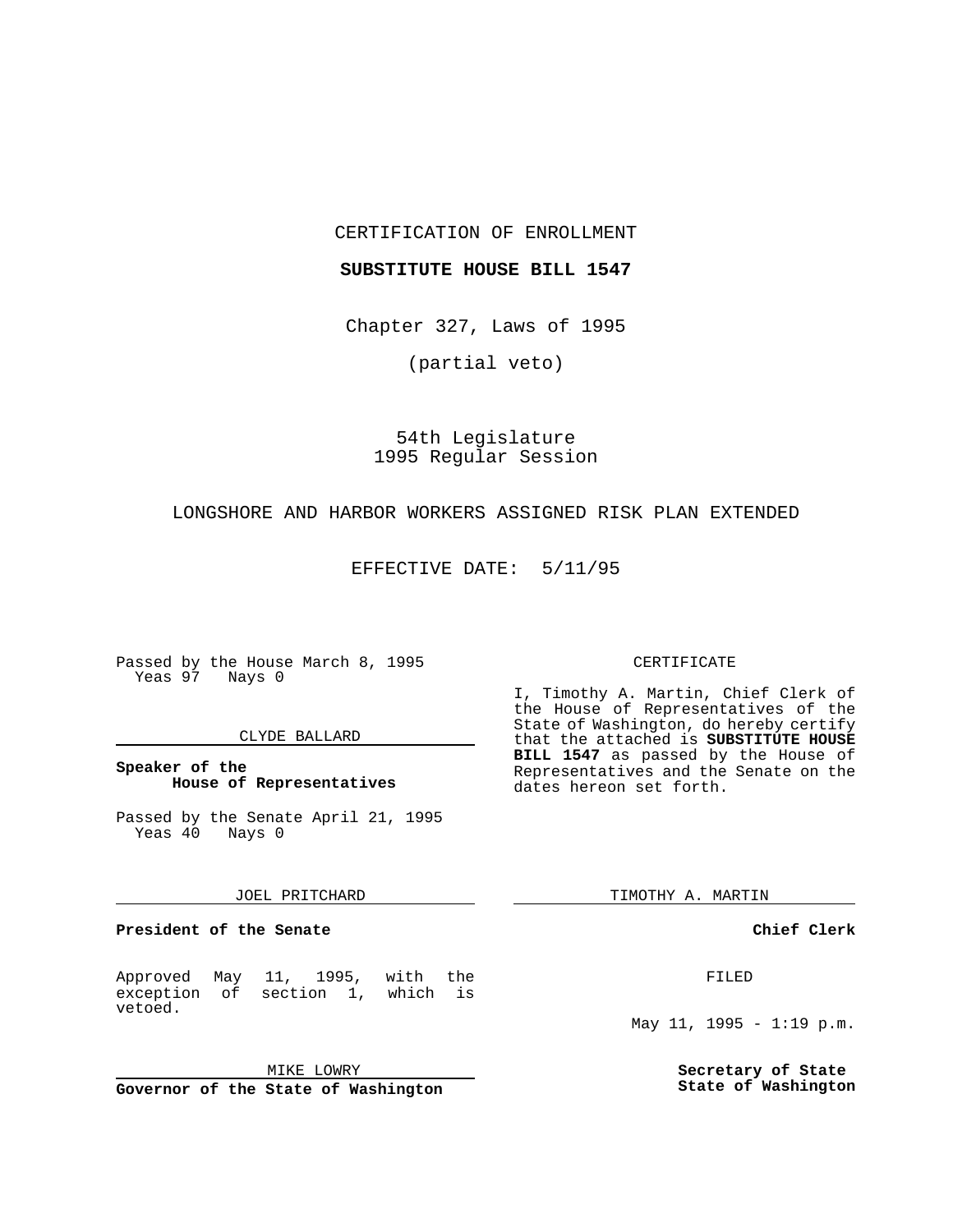# **SUBSTITUTE HOUSE BILL 1547** \_\_\_\_\_\_\_\_\_\_\_\_\_\_\_\_\_\_\_\_\_\_\_\_\_\_\_\_\_\_\_\_\_\_\_\_\_\_\_\_\_\_\_\_\_\_\_

\_\_\_\_\_\_\_\_\_\_\_\_\_\_\_\_\_\_\_\_\_\_\_\_\_\_\_\_\_\_\_\_\_\_\_\_\_\_\_\_\_\_\_\_\_\_\_

Passed Legislature - 1995 Regular Session

### **State of Washington 54th Legislature 1995 Regular Session**

**By** House Committee on Financial Institutions & Insurance (originally sponsored by Representatives L. Thomas, Dellwo, Kessler, Dickerson, Basich and Costa)

Read first time 02/24/95.

1 AN ACT Relating to longshore and harbor workers' compensation act 2 insurance; amending RCW 48.22.072; amending 1993 c 177 s 3 and 1992 c 3 209 s 6 (uncodified); and declaring an emergency.

4 BE IT ENACTED BY THE LEGISLATURE OF THE STATE OF WASHINGTON:

5 \*Sec. 1. RCW 48.22.072 and <sup>1993</sup> <sup>c</sup> <sup>177</sup> <sup>s</sup> <sup>2</sup> are each amended to read 6 as follows:

7 The committee appointed pursuant to RCW 48.22.071 shall submit <sup>a</sup> 8 report to the legislature no later than January  $1/(\frac{1}{2} + 1994$  and  $1995)$ ) of 9 each year, summarizing the activities of the plan adopted under RCW 10 48.22.070 during its most recent fiscal year and since its inception. 11 ((The committee shall in each report examine, based on the experience 12 of the plan or other information made available to it, whether the 13 Washington state industrial insurance fund should participate in the 14 plan adopted pursuant to RCW 48.22.070; whether there are methods that 15 w<del>ill satisfy the intent of chapter 209, Laws of 1992 that will not</del> 16 involve the Washington state industrial insurance fund; and the 17 feasibility of requiring that this coverage be made directly available 18 through the Washington state industrial insurance fund.)) 19 **\*Sec. 1 was vetoed. See message at end of chapter.**